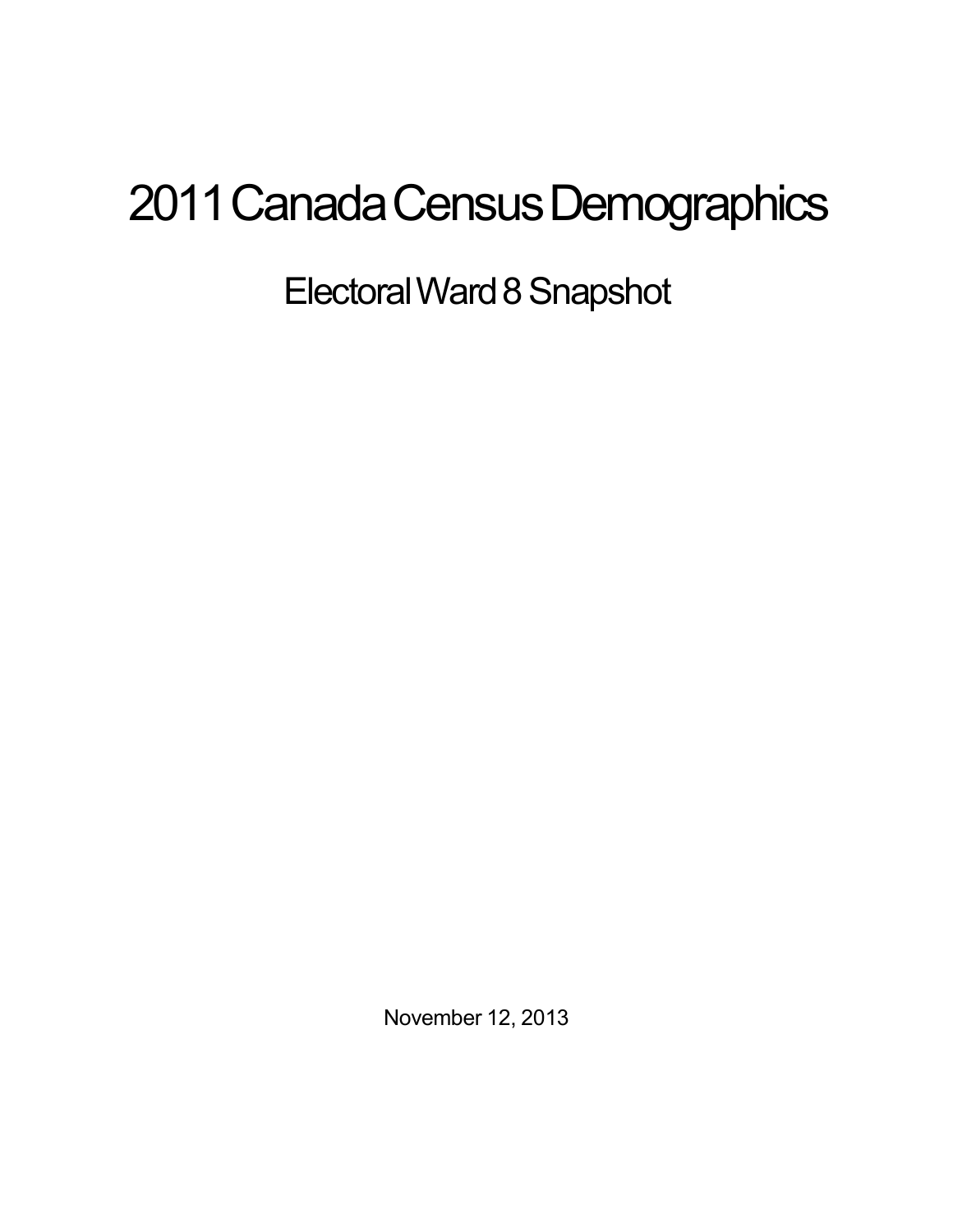Prepared by City of Windsor Planning Dept

## **Table of Contents**

| WARD 8 |  |  |
|--------|--|--|
|        |  |  |
|        |  |  |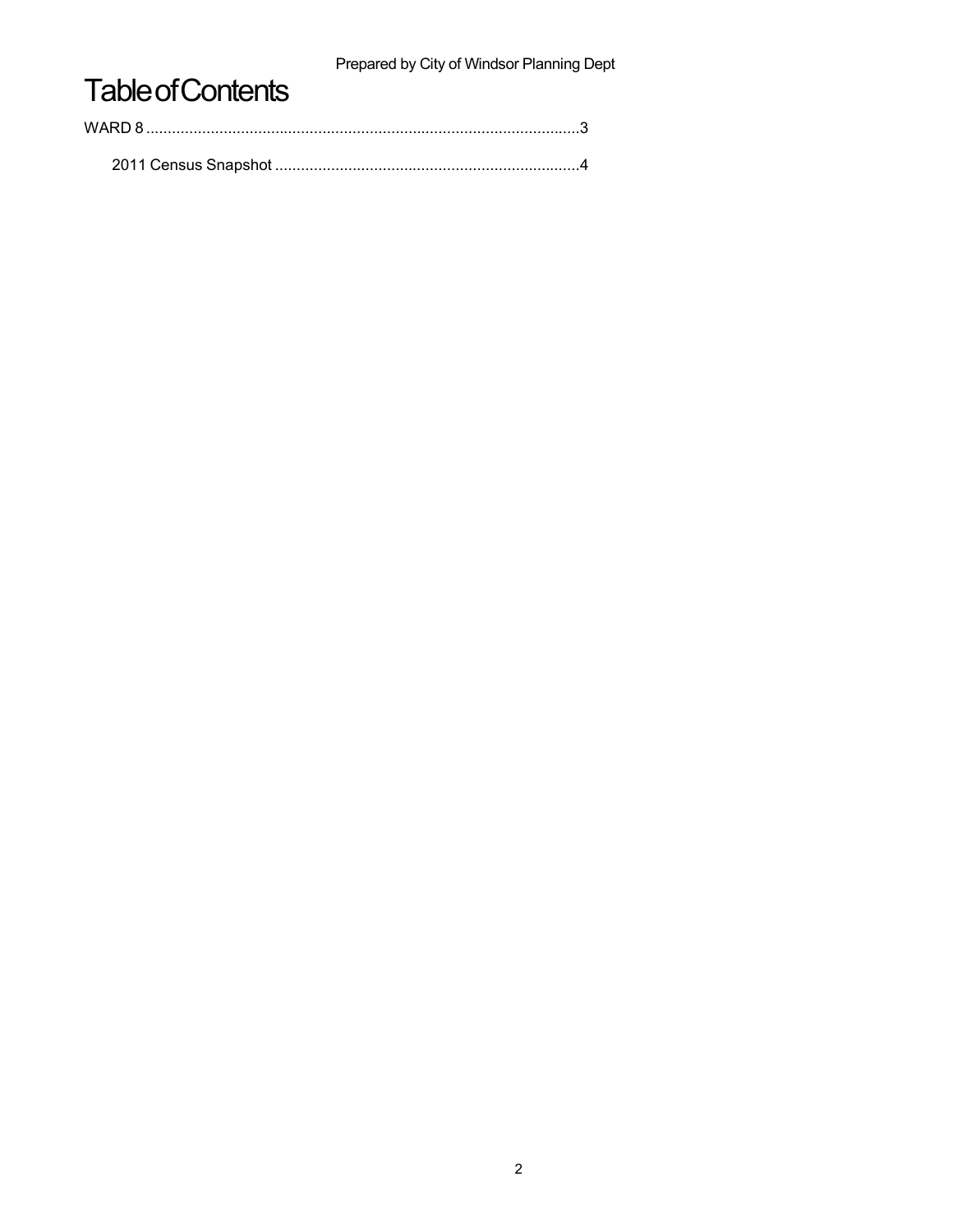Prepared by City of Windsor Planning Dept WARD 8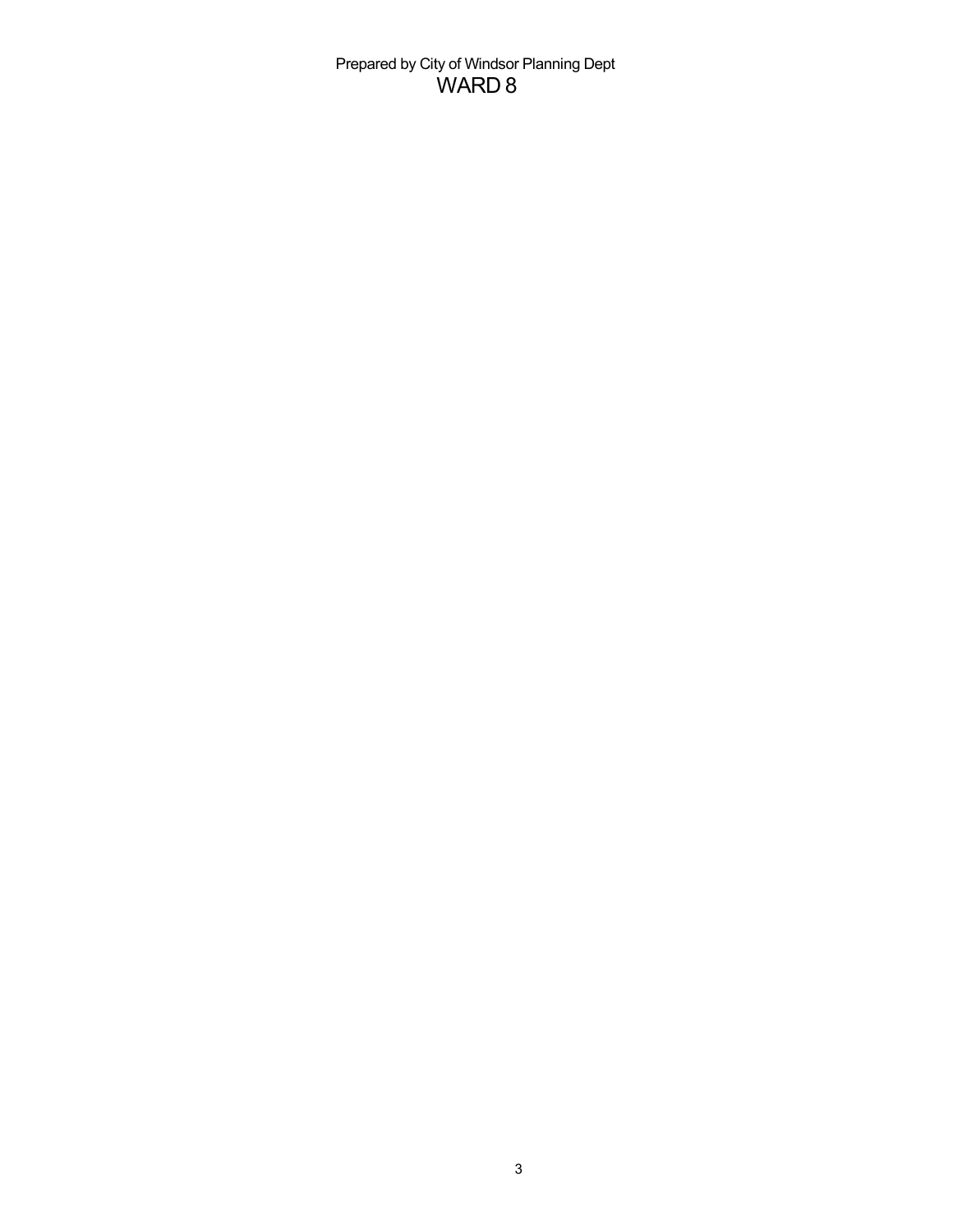## Prepared by City of Windsor Planning Dept 2011 Census Snapshot

| 2011 Census<br><b>Snapshot</b> | <b>WARD 8</b>  |     |  |
|--------------------------------|----------------|-----|--|
|                                |                | %   |  |
| <b>Total Population</b>        | 18,780         |     |  |
| <b>Males</b>                   | 8,681 46%      |     |  |
| Females                        | 10,099 54%     |     |  |
|                                |                |     |  |
| 2011 Population by Age         | 18,780         |     |  |
| 0 to 4 years                   | 1,270          | 7%  |  |
| 5 to 9 years                   | 1,224          | 7%  |  |
| 10 to 14 years                 | 1,212          | 6%  |  |
| 15 to 19 years                 | 1,236          | 7%  |  |
| 20 to 24 years                 | 1,171          | 6%  |  |
| 25 to 29 years                 | 1,075          | 6%  |  |
| 30 to 34 years                 | 1,141          | 6%  |  |
| 35 to 39 years                 | 1,222          | 7%  |  |
| 40 to 44 years                 | 1,205          | 6%  |  |
| 45 to 49 years                 | 1,386          | 7%  |  |
| 50 to 54 years                 | 1,294          | 7%  |  |
| 55 to 59 years                 | 1,200          | 6%  |  |
| 60 to 64 years                 | 1,148          | 6%  |  |
| 65 to 69 years                 | 920            | 5%  |  |
| 70 to 74 years                 | 751            | 4%  |  |
| 75 to 79 years                 | 532            | 3%  |  |
| 80 to 84 years                 | 353            | 2%  |  |
| 85 years and over              | 375            | 2%  |  |
| Average age                    | 39.4           |     |  |
| Median age                     | 39.0           |     |  |
| Dominant age group             | 45 to 49 years |     |  |
|                                |                |     |  |
| <b>Families</b>                | 5,413          |     |  |
| Persons per family             | 2.9            |     |  |
|                                |                |     |  |
| Two-parent families            | 3,650 67%      |     |  |
| With no children at<br>home    | 1,743 32%      |     |  |
| With children at home          | 1,921          | 35% |  |
| Lone-parent familiies          | 1,738 32%      |     |  |
| Children per family            | 1.2            |     |  |